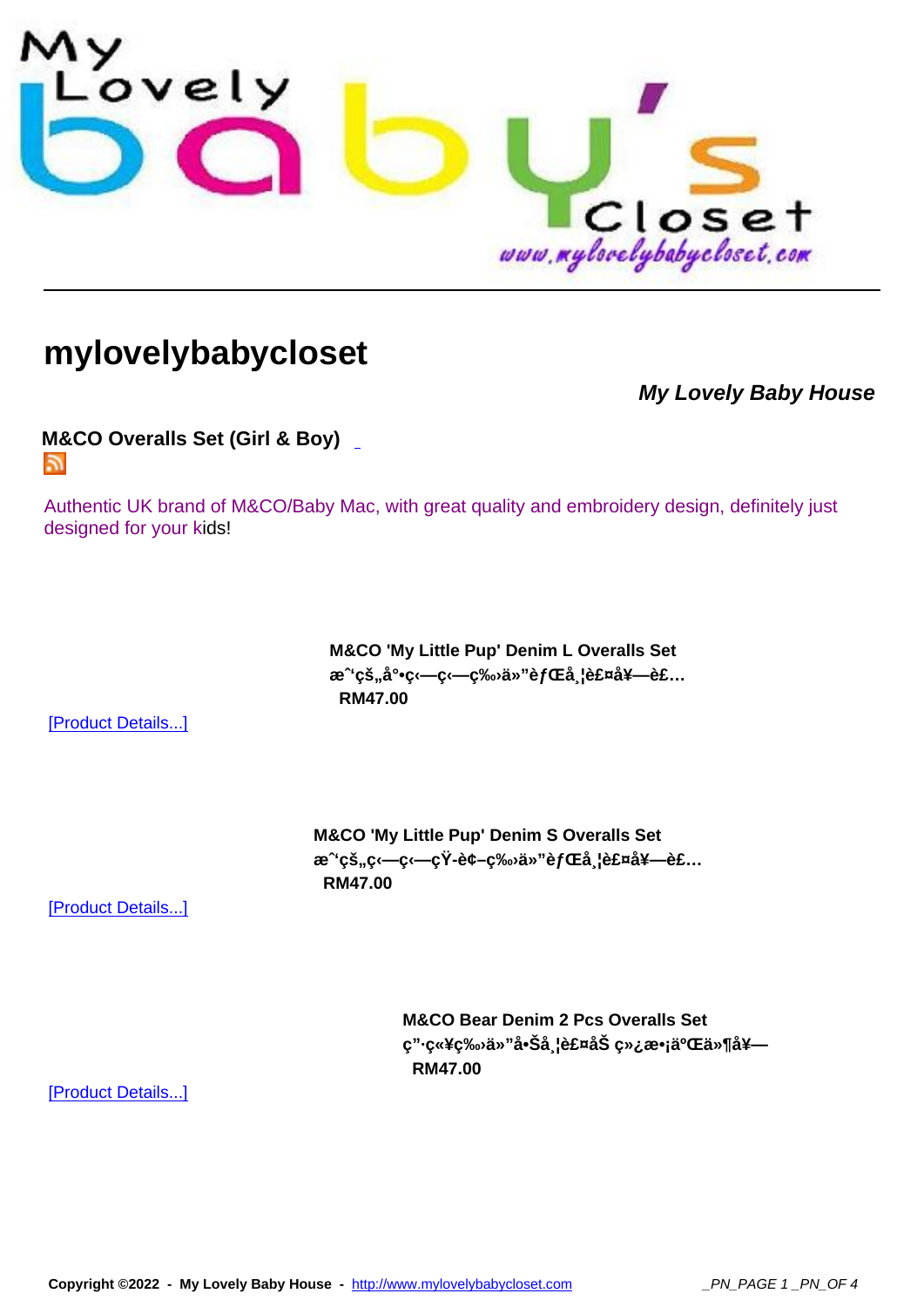a<sup>-</sup>•e<sub>s</sub>ra... 棉e*j* uta<sub>s</sub>ie£ ''"a<del>≄—</del>e£...  **RM45.00** 

[Product Details...]

**M&CO Cute Bunny Jeans Overalls Set** å•̄ç^±å°•å..."å¥<sup>3</sup>童啊带裤套è£...  **RM47.00** 

[Product Details...]

**M&CO Cutie Kitten Brown Overalls Set** a<sup>•</sup>ç^±çŒ«å<sup>'a</sup>èfŒå l裤å¥-è£...  **RM47.00** 

[Product Details...]

**M&CO Digger Denim 2 Pcs Overalls Set ç"·ç«¥è½¦è½¦ç‰›ä»"å•Šå¸¦è£¤åŠ çº¢æ•¡äºŒä»¶å¥— RM47.00** 

[Product Details...]

**M&CO Doggie Jeans Overalls Set** å•<sup>−</sup>ç^±å°•ç‹—ç"·ç«¥å•Šå¸¦çŸ-裤套è£...  **RM46.00** 

[Product Details...]

**M&CO Dots Pink Overalls Dress Set** å1⁄2©è‰<sup>2</sup>ç,1ç,1ç<sup>2</sup>‰è‰<sup>2</sup>èfŒå<sub>s</sub>l裙套è£...  **RM45.00** 

[Product Details...]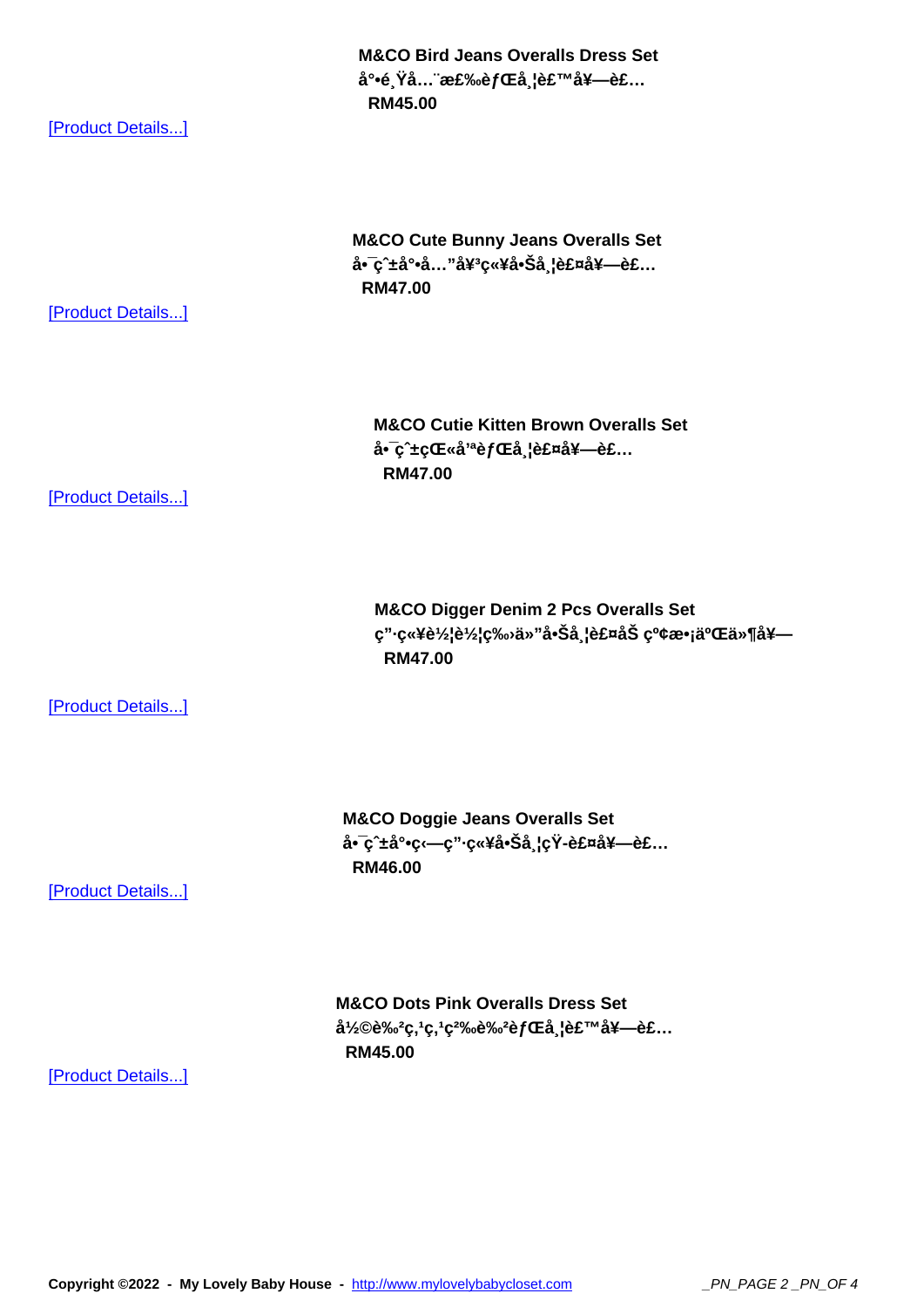a °ç»±e• e•¶e<sup>⊷</sup>e‰∕e*j* ∪±a<sub>∍</sub>ie± ''"a≠- **RM45.00** 

[Product Details...]

**M&CO Embroidery Little Angel Pink Overalls Set**  $\varsigma^{2}\%$ <sup>o</sup>ê‰<sup>2</sup>尕天使èfŒå¸l裤套è£...  **RM45.00** 

[Product Details...]

**M&CO Embroidery Small Flowers Pink Overalls Dress Set** å<sup>o</sup>绣花朵ç<sup>2‰</sup>è‰<sup>2</sup>èfŒå ¦è£™å¥—  **RM45.00** 

[Product Details...]

**M&CO Emroidery Flowers Jeans Overalls Set** å•~ç^±ç»£èбå¥<sup>3</sup>童啊带长裤套è£...  **RM47.00** 

[Product Details...]

**M&CO Emroidery Sweet Flowers Jeans Overalls Set** å•~ç^±ç»£èбå¥<sup>3</sup>童啊带长裤套è£...  **RM47.00** 

## [Product Details...]

M&CO Lace Pleat Checked Overalls Set å°•æ-1æ  $\frac{1}{4}$ 花è¾<sup>1</sup>çŸ-è¢-两ä»¶å¥- **RM47.00** 

[Product Details...]